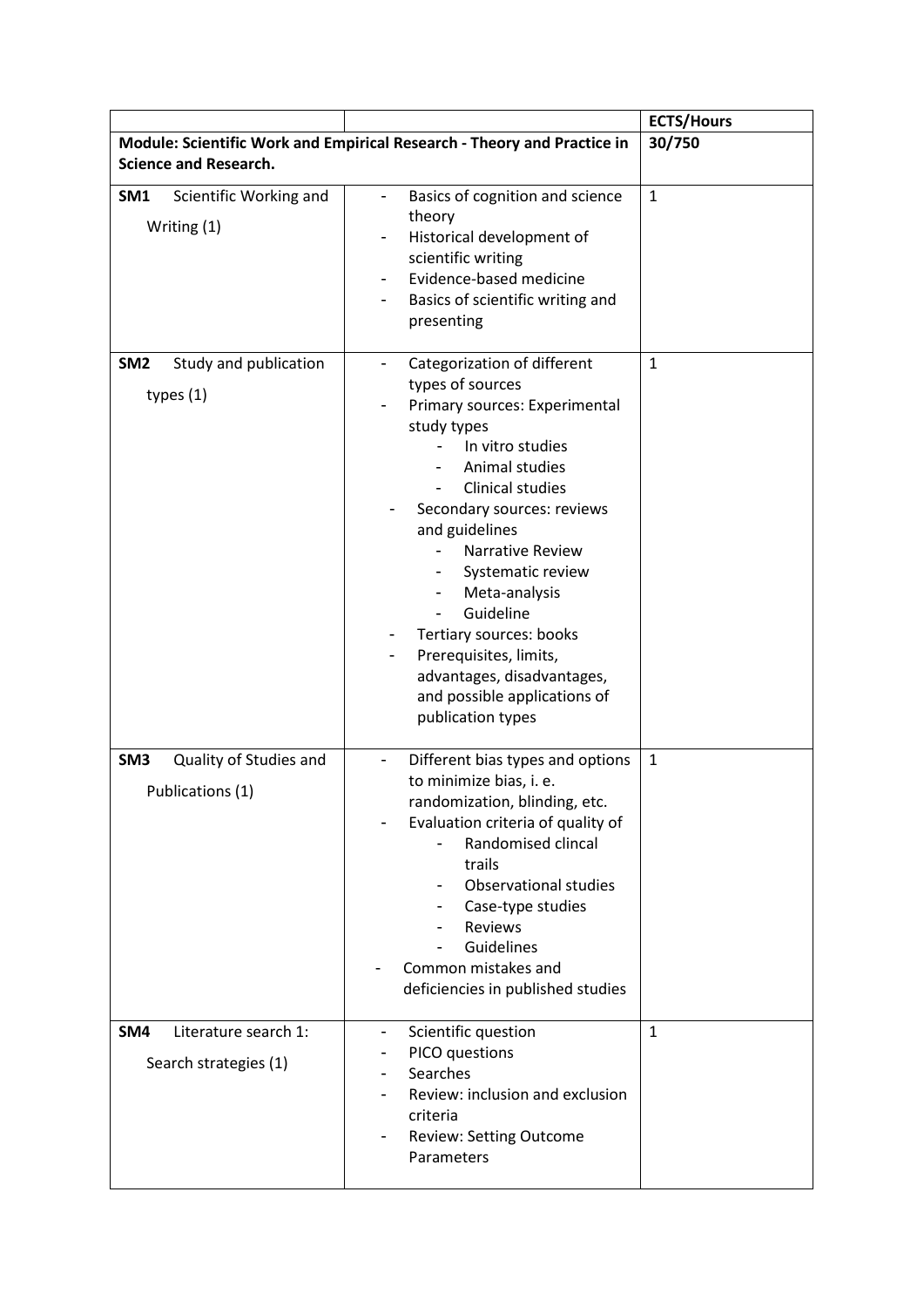| Literature Search 2:<br>SM <sub>5</sub><br><b>Bibliographic Databases</b><br>and Citation Programs (1) | Introduction to various<br>bibliographic databases (ie<br>PubMed, Cochrane)<br>Database search<br>-<br>Deduplicating results<br>$\blacksquare$<br>Search: expand and limit<br>$\blacksquare$<br>Introduction to citation<br>programs (Endnote, Mendeley,<br>Citavi)<br>Applications                                                                                                                                                                                                                                                                                                                                                  | 1              |
|--------------------------------------------------------------------------------------------------------|--------------------------------------------------------------------------------------------------------------------------------------------------------------------------------------------------------------------------------------------------------------------------------------------------------------------------------------------------------------------------------------------------------------------------------------------------------------------------------------------------------------------------------------------------------------------------------------------------------------------------------------|----------------|
| Literature search 3:<br>SM <sub>6</sub><br>Analysis of homework for<br>UM2-UM5 (1)                     | Independently developing of a<br>$\overline{\phantom{a}}$<br>scientific question<br>elaboration of the search terms<br>$\overline{\phantom{a}}$<br>database search<br><b>Effective results limitation</b><br>Assessment of work quality                                                                                                                                                                                                                                                                                                                                                                                              | $\mathbf{1}$   |
| <b>Ethical Aspects of</b><br>SM7<br>Research (1)                                                       | Social aspects<br>$\overline{\phantom{a}}$<br>Basics of research ethics<br>Good scientific practice<br>$\overline{\phantom{a}}$<br>Animal testing<br>$\blacksquare$<br>Clinical research<br>Data Management                                                                                                                                                                                                                                                                                                                                                                                                                          | $\mathbf{1}$   |
| <b>Statistics - Definitions</b><br>SM <sub>8</sub><br>and Basic Knowledge (2)                          | Motivation for statistical considerations<br>in clinical research<br>Basic concepts in descriptive<br>statistics:<br>Features, random<br>variables (discrete and<br>continuous random<br>variables)<br>Tabular and graphical<br>representation of the<br>data of a qualitative<br>feature<br>Tabular and graphical<br>representation of the<br>data of a quantitative<br>feature<br>Frequencies;<br>Histograms and<br>empirical distributions<br>(Normal distribution,<br>skewed distributions,<br>multimodal<br>distributions,<br>logarithmic<br>transformation)<br>Standardization of the<br>normal distribution<br>Random samples | $\overline{2}$ |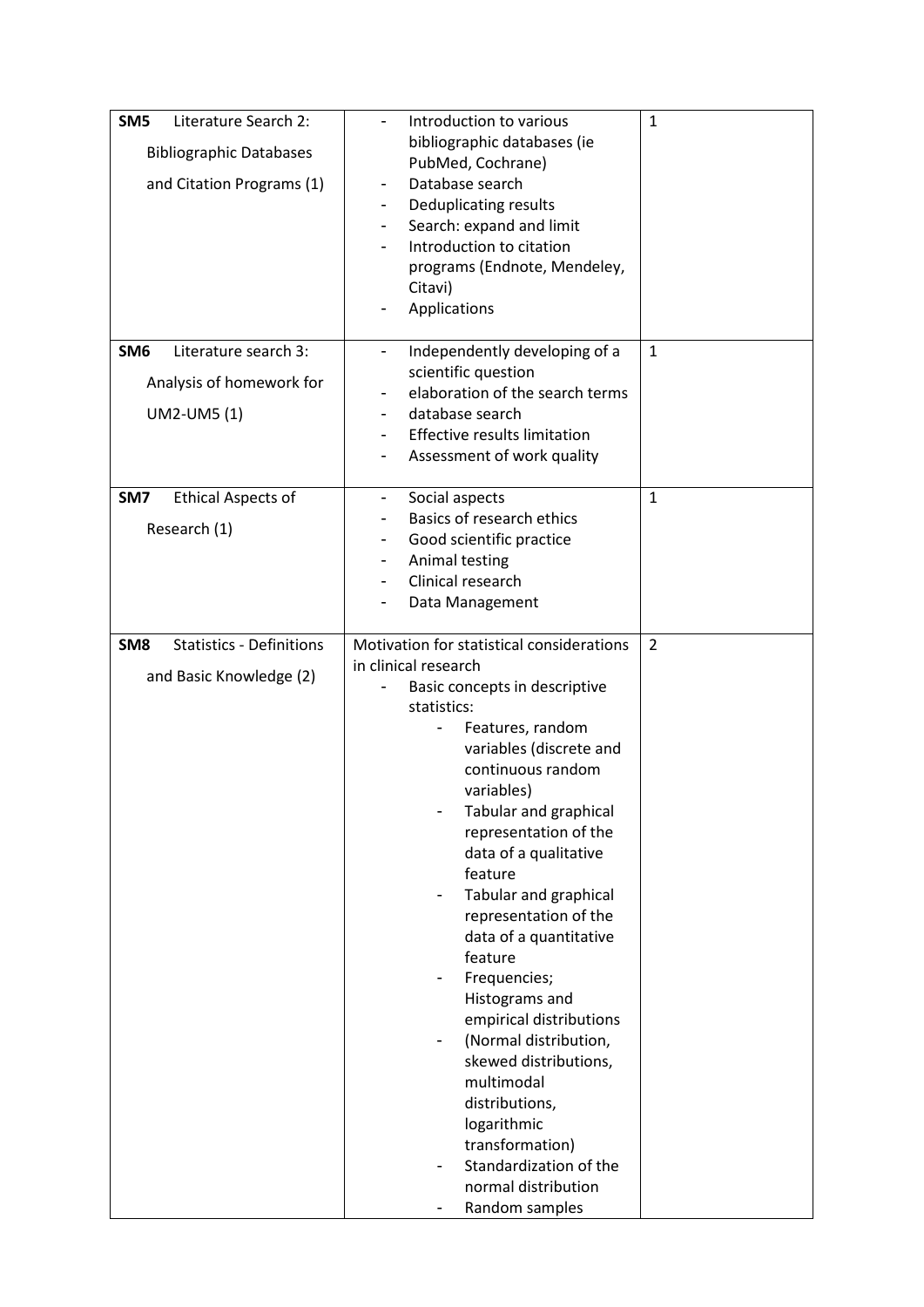|                                                                             | <b>Statistical figures</b><br>Measures (mean value,<br>median)<br>Scatter measures<br>(standard deviation,<br>range, interquartile<br>distances)<br>Inferential statistics<br>Quantiles of the normal<br>distribution, t-<br>distribution<br>Point estimate<br>Interval estimation<br>(confidence intervals)                                                                                                                                                                                                                                                                                                                                                                                                                                                                                                                                                                                                              |                |
|-----------------------------------------------------------------------------|---------------------------------------------------------------------------------------------------------------------------------------------------------------------------------------------------------------------------------------------------------------------------------------------------------------------------------------------------------------------------------------------------------------------------------------------------------------------------------------------------------------------------------------------------------------------------------------------------------------------------------------------------------------------------------------------------------------------------------------------------------------------------------------------------------------------------------------------------------------------------------------------------------------------------|----------------|
| Statistical testing and<br>SM <sub>9</sub><br>special statistical tests (2) | Overview of parametric and<br>$\overline{\phantom{0}}$<br>non-parametric tests<br>Error ( $\alpha$ , $\beta$ error) $\Diamond$ Sensitivity<br>and specificity<br>Null hypothesis, alternative<br>-<br>hypothesis<br>One-sided and two-sided<br>alternative<br>Connected and unconnected<br>samples<br>Repetition quantiles of the<br>normal distribution<br>Phases of statistical testing<br>$\overline{\phantom{a}}$<br>Conceptual explanation:<br>degrees of freedom, test<br>statistics and critical values, p-<br>value<br>Detailed test procedure based<br>on two typical tests (t-test, $\chi$ -<br>test)<br>t-test:<br>Repeating quantiles of<br>normal distribution,<br>introduction t-distribution,<br>degrees of freedom<br>Description of the phases<br>by means of a concrete<br>example,<br>Application of statistical<br>programs:<br>Possibilities with Excel,<br>SPSS, online calculators<br>$\chi$ test: | $\overline{2}$ |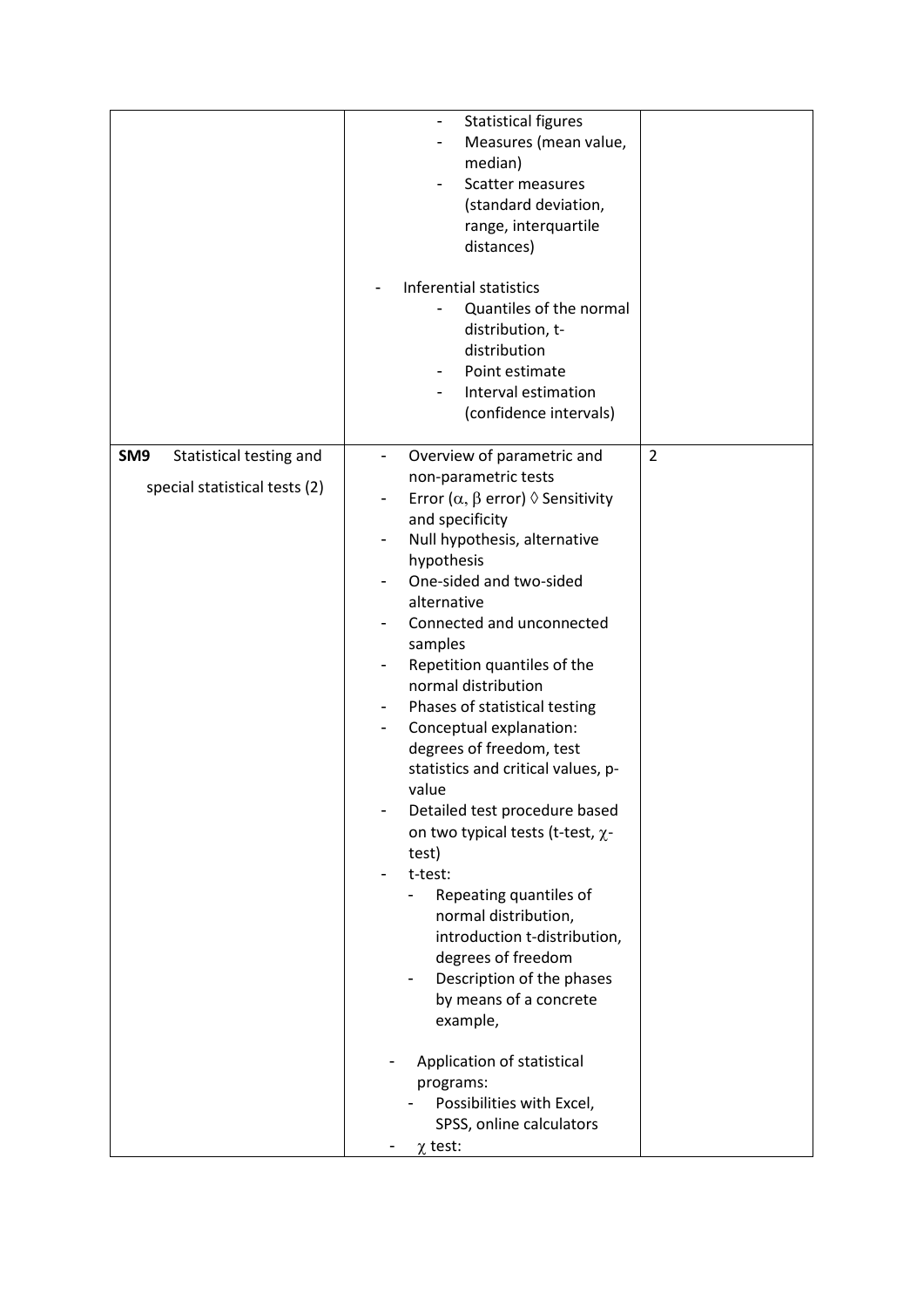|                                                                                                                | Procedure, calculation<br>of observed and<br>expected frequencies<br>Distribution test,<br>independence test,<br>homogeneity test<br>Description of the<br>phases using a concrete<br>example<br>Calculation of an<br>example using Excel                                                                                                                                                                                                                                                                                                                                                            |                |
|----------------------------------------------------------------------------------------------------------------|------------------------------------------------------------------------------------------------------------------------------------------------------------------------------------------------------------------------------------------------------------------------------------------------------------------------------------------------------------------------------------------------------------------------------------------------------------------------------------------------------------------------------------------------------------------------------------------------------|----------------|
| Design of clinical<br><b>SM10</b><br>studies (self-study for<br>refresher with script and<br>own research) (1) | Observational studies vs.<br>experimental studies<br>Cohort studies, case-control<br>studies, cross-sectional studies<br>Randomized and non-<br>randomized controlled clinical<br>trials<br>Advantages and disadvantages<br>of the study designs<br>Bias and confounder                                                                                                                                                                                                                                                                                                                              | $\mathbf{1}$   |
| <b>SM11</b> Statistics in clinical<br>trials (2)                                                               | Prevalence and incidence<br>Risk Ratio and odds ratio<br>Survival after Kaplan Meyer<br>Regression<br>Correlation                                                                                                                                                                                                                                                                                                                                                                                                                                                                                    | $\overline{2}$ |
| Introduction to Meta-<br><b>SM12</b><br>analysis (2)                                                           | Overview - Importance of<br>summary analysis of individual<br>studies<br>Factors influencing the<br>outcome of meta-analyzes<br>Methods for improving quality<br>in meta-analyzes and<br>systematic reviews:<br><b>QUORUM and PRISMA</b><br>-<br>guidelines<br>Cochrane collaboration and<br>Cochrane reviews<br>Inherent pitfalls (publication<br>-<br>bias, heterogeneity, lack of<br>robustness)<br>Assessment of bias and<br>confounders in clinical trials<br>Presentation of recognized<br>rating schemes to assess the<br>risk of bias<br>Newcastle-Ottawa Scale for<br>observational studies | $\overline{2}$ |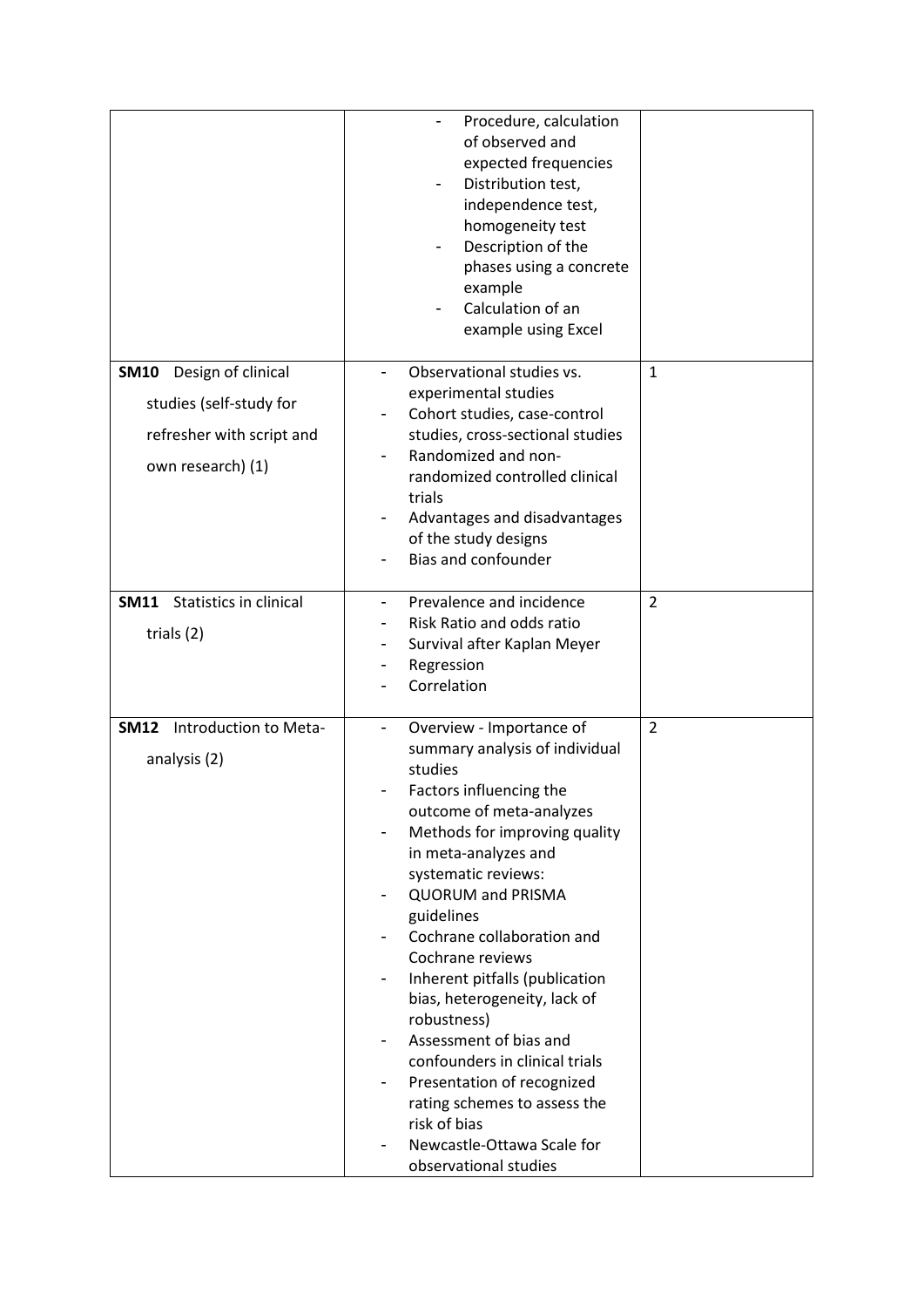|                                                                                  | Recommendation of the<br>Cochrane Collaboration for<br><b>RCTs</b>                                                                                                                                                                                                                                                                                                                                                                                                                                                                                                                                                             |                |
|----------------------------------------------------------------------------------|--------------------------------------------------------------------------------------------------------------------------------------------------------------------------------------------------------------------------------------------------------------------------------------------------------------------------------------------------------------------------------------------------------------------------------------------------------------------------------------------------------------------------------------------------------------------------------------------------------------------------------|----------------|
| <b>SM13</b><br>Meta-analysis: Basics &<br>Calculations (2)                       | Homogeneity tests (Qhet, I2<br>$\qquad \qquad \blacksquare$<br>H2M)<br>Choice of the right model<br>depending on the result of the<br>homogeneity test<br><b>Fixed effects</b><br>Random effects<br>Calculation of the weighted<br>average<br>Cochran Coat Haenszel<br><b>Estimator for Risk and Odds</b><br>Ratio<br>Presentation and interpretation<br>of forest plots<br>Calculation of a concrete<br>example<br>RevMan presentation of the<br><b>Cochrane Collaboration</b><br>Data extraction from<br>published studies<br>Data input and<br>calculations<br>Data output<br>Dealing with misleading<br>data or parameters | $\overline{2}$ |
| <b>SM14</b><br><b>Homework Analysis for</b><br>UM1-UM6 (1)                       | Questionnaire on basic terms of<br>descriptive statistics<br>Perform statistical tests and<br>critically interpretation of the<br>results for applied clinical<br>situations<br>Questionnaire on basic terms<br>and statistical measures in<br>clinical trials<br>Assessment of bias risk for<br>selected published studies<br>Carrying out a meta-analysis,<br>$\blacksquare$<br>presentation and interpretation<br>of the results                                                                                                                                                                                            | $\mathbf{1}$   |
| Design of clinical trials<br><b>SM15</b><br>and interpretation of<br>results (1) | Study planning and phases of<br>$\overline{\phantom{0}}$<br>clinical trials<br>Study protocol, study<br>documents (Trial Master File)<br>Regulatory aspects of study<br>planning and implementation,<br>regulations and legal<br>requirements (ICH-GCP,                                                                                                                                                                                                                                                                                                                                                                        | $\mathbf{1}$   |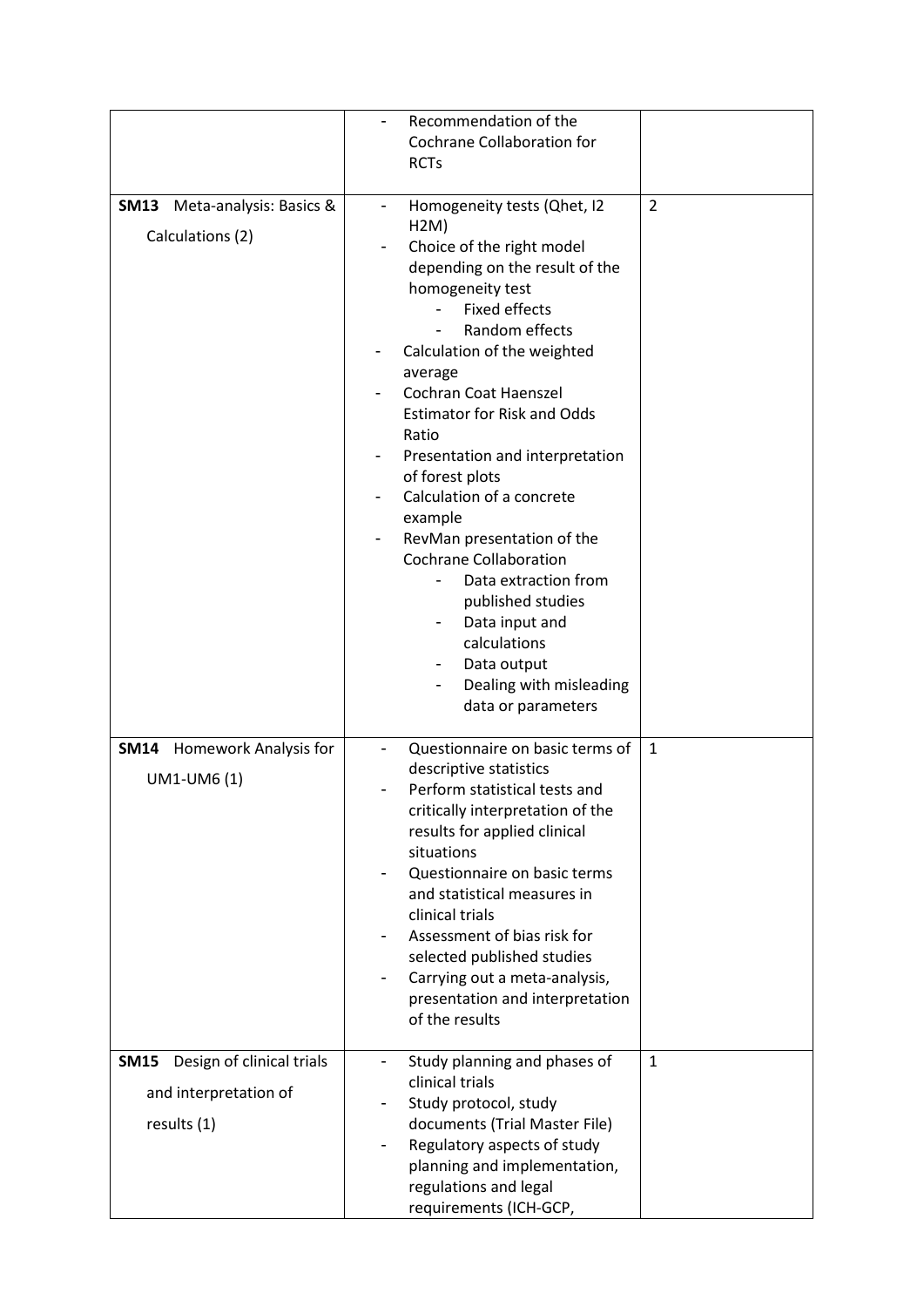| <b>SM16</b> Scientific Writing 1:                                              | Declaration of Helsinki, AMG),<br>implementation requirements<br>(SOP)<br>Data collection and quality<br>control, SOPs, monitoring,<br>audits, data management, data<br>checks and corrections (audit<br>trail), database requirements,<br>data sharing<br>Dose determination / dose<br>selection, randomized and<br>nonrandomized dose<br>determination methods, case<br>number and evaluation aspects<br>Randomization, recruitment<br>(Informed Consent, data<br>protection), documentation<br>Case number planning, case<br>number planning software<br>(NQuery, SAS, Addplan)<br>Evaluation of a clinical study,<br>analysis groups (intention to<br>treat ITT, per protocol PP),<br>definitions of drop-outs<br>Reviews | $\mathbf{1}$   |
|--------------------------------------------------------------------------------|-------------------------------------------------------------------------------------------------------------------------------------------------------------------------------------------------------------------------------------------------------------------------------------------------------------------------------------------------------------------------------------------------------------------------------------------------------------------------------------------------------------------------------------------------------------------------------------------------------------------------------------------------------------------------------------------------------------------------------|----------------|
| Question (1)                                                                   | Thesis question<br>Material and methods<br>Experimental work<br>Hypothesis<br>Material and methods                                                                                                                                                                                                                                                                                                                                                                                                                                                                                                                                                                                                                            |                |
| Scientific Writing 2:<br><b>SM17</b><br>Data Extraction and<br>Analysis (2)    | Reviews<br>Data Extraction<br>Comparability of the data<br>Reviews and experimental work<br>Presentation: Tables and graphs<br>Analysis approaches<br>-<br>Database and statistics - what is<br>required?<br>Understandable writing of<br>-<br>result texts<br>Avoiding plagiarism and using<br>correct citation                                                                                                                                                                                                                                                                                                                                                                                                              | $\overline{2}$ |
| <b>SM18</b> Scientific Writing 3:<br>Data Interpretation and<br>Discussion (2) | Writing structured discussions<br>-<br>Correctly recapitulating and<br>interpreting the results<br>Placing results into a literature<br>-<br>context<br>Critical analysis of the<br>limitations of the work                                                                                                                                                                                                                                                                                                                                                                                                                                                                                                                   | 2              |